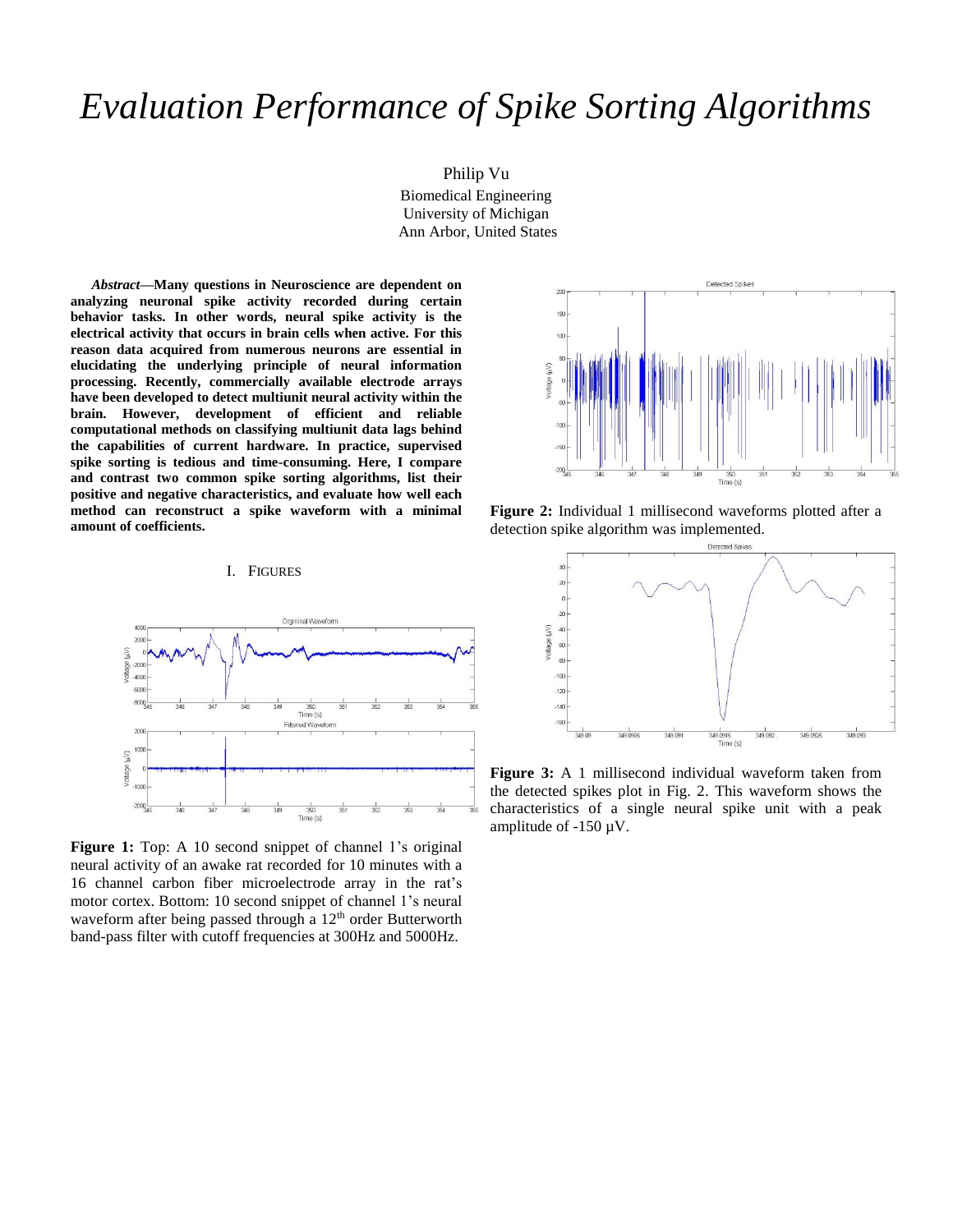

Figure 4: Raw neural activity recorded from the motor cortex of a rhesus macaque monkey during a grasping task.



**Figure 5:** Raw neural data was filtered through a 12<sup>th</sup> order Butterworth band-pass filter with cut off frequencies at 300Hz and 5000Hz.



**Figure 6:** The spike detection algorithm captured multiple waveforms believed to be single unit spikes. Above is plotted "spike" waveforms overlapped on one another.



**Figure 7:** The detected spike data was then processed through principle component analysis for feature extraction. First four principle components were selected to reconstruct the original spike waveform.



**Figure 8:** Detected spike data was also processed through wavelet transformation. The first 10 coefficients, determined from Lilliefors test, were used to reconstruct the original spike waveform (red). Then the first 19 coefficients were taken using the same test (green). Original signal is shown in blue.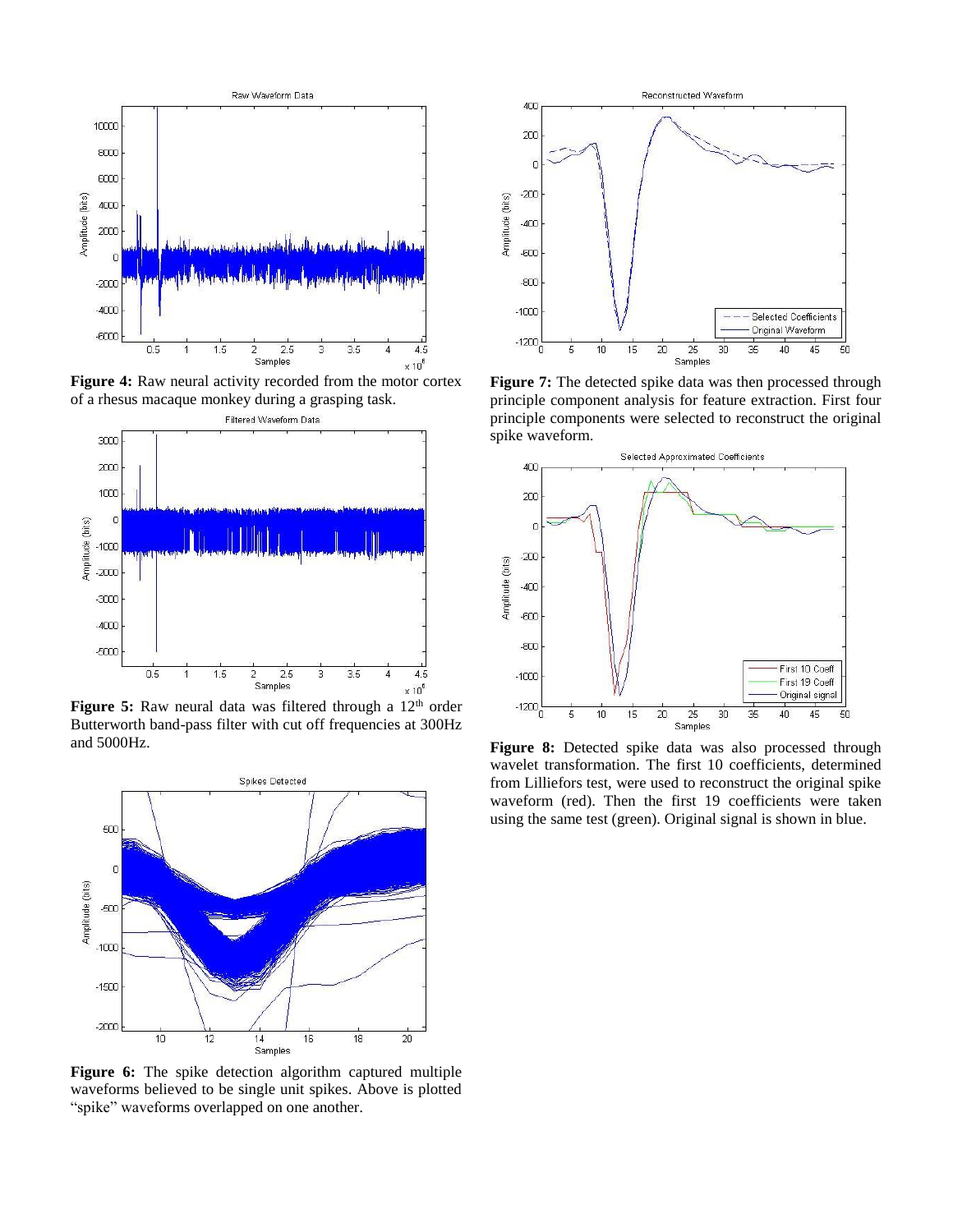

**Figure 9:** Single unit spike waveform taken from the detected spikes data set.



**Figure 10:** First 4 coefficient clusters plotted after applying principle component analysis. Blue designates the first principle component, green the second principle component, red the third principle component, and teal the  $4<sup>th</sup>$  principle component.



**Figure 11:** First 10 coefficient clusters plotted after applying wavelet transformation. The coefficients were chosen through applying Lilliefors test.



**Figure 12:** Characteristics of an action potential's rise and fall during an event.

## *A. Introduction*

 Many questions in neuroscience requires analyzing neural spike activity within the brain. A spike represents an action potential, which by definition is an event where the electrical membrane potential of a brain cell rapidly rises and falls. As seen in Figure 12, the rise is denoted as the depolarization of the membrane potential. Contrarily, the fall denotes the repolarization of the membrane potential until it reaches its resting state. Action potentials typically last for 1 millisecond. Multiple action potentials can be fired at once from a single brain cell. These firing patterns can be studied to understand brain functionality or be used in brain machine interfaces to control external prosthetics. However, in reality recording neural activity does not result in obtaining a perfect waveform as seen in Figure 12. Neural activity is jumbled with many artifacts and noise that makes extracting these spike waveforms difficult. Thus, signal processing methods are needed to obtain these spiked waveforms. A common protocol has been developed to produce various methods. The spike sorting protocol undergoes four stages: filtering, spike detection, feature extraction, and clustering. Here I perform three of the four procedures, evaluating two different methods for feature extraction. I list the pros and cons of each method and evaluate their ability to reconstruct a spike waveform using the minimal amount of coefficients from each method.

#### *B. Method Description*

The spike sorting methods were used on two different neural sets. The first neural set was recorded for 10 minutes from awake rats within the motor area of the rat's brain. The second neural data set was recorded for 10 minutes from rhesus macaque monkeys during a hand grasping task. A 96 channel Blackrock Utah array was implanted into the motor area (M1) of their brain. After loading the data into Matlab, I then used the signal processing toolbox incorporated within Matlab to further filter the data with a 12<sup>th</sup> order Butterworth band pass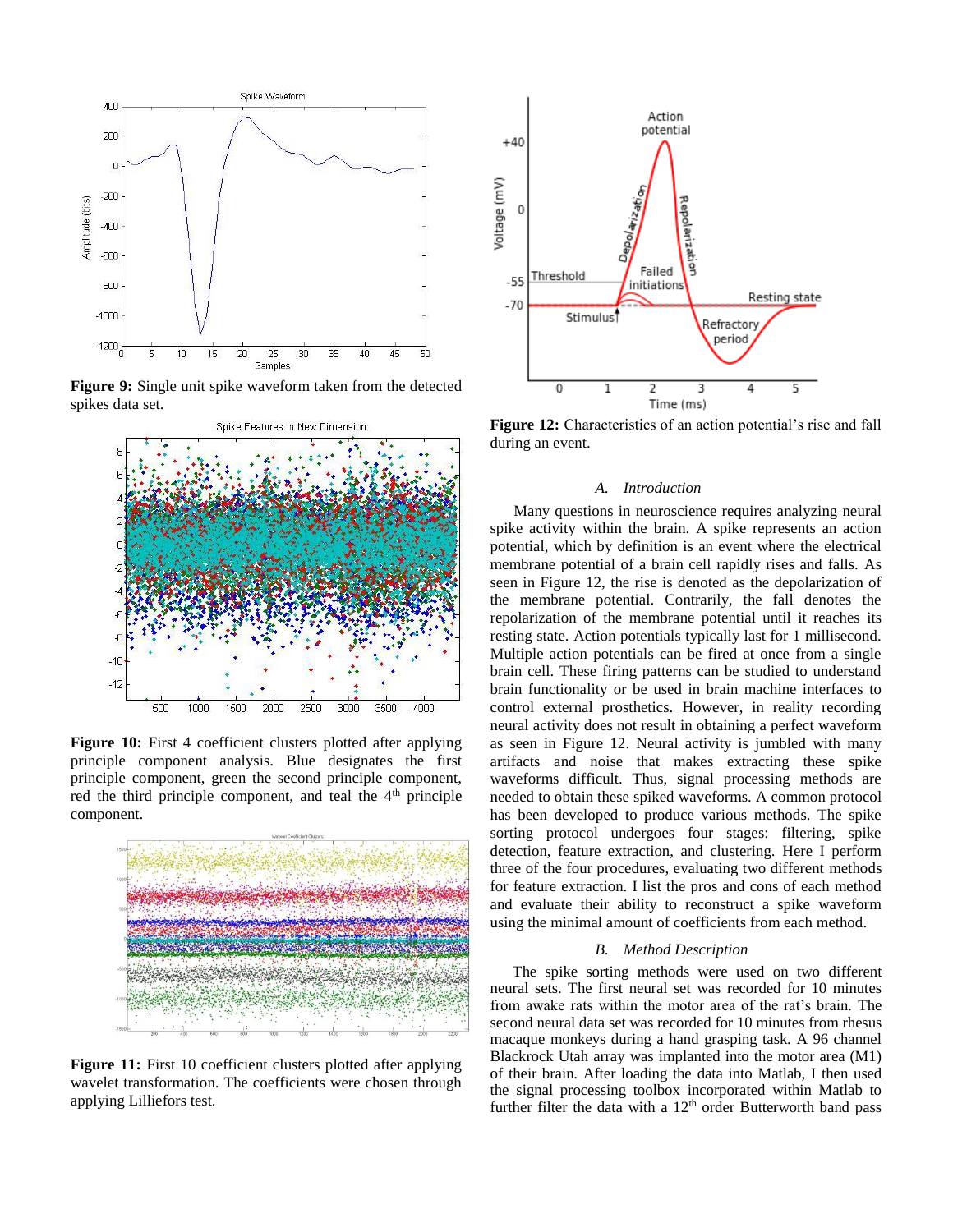filter with cutoff frequencies at 300 and 5000 Hz. The  $12<sup>th</sup>$ order band pass filter was chosen to have a -240 dB per decade roll off. This range is typical in cleaning up most of the noise seen in neural activity data. Based on hardware specifications of the Tucker Davis Technologies recording system, I sampled the signal at 24 kHz. The recording system consists of ZC16 head stage, RA16PA pre-amplifier, and RX6 Pentusa base station. The pre-amplifier has a high pass filtered at 2.2Hz, anti-aliased filtered at 7.5 kHz. After filtering the data, I manually snipped out any sections that blatantly looked like artifacts. From there I created a spike detection algorithm. The spike detection captured waveforms above a certain threshold as seen in Fig. 2. The threshold was calculated using the root mean square of the signal. Overall, the algorithm captures the indices whose data points are above threshold. Then, the maximum peak value of each waveform is determined. That maximum value acts as the pivot point to capture samples before and after the peak value. 1 millisecond of samples was captured for each peak found. Principle component analysis and wavelet transformation methods were utilized on the captured spiked waveform dataset. For principle component analysis, the first four principle components were used to reconstruct the original spikes waveform. Contrarily, for wavelet transformation the coefficients were selected through a Lilliefors test, which compares the cumulative distribution function of the signal with that of a Gaussian distribution with the same mean and variance. The deviation from normality was then quantified (Quian Quiroga et al., 2004). These selected coefficients were used to reconstruct the original spike waveform. The root squared mean error was then calculated to evaluate the performance of reconstruction with the minimal amount of coefficients.

## *C. DSP Tools*

I've implemented two main in-class DSP tools, an IIR band pass filter and sampling techniques. The band pass filter had cutoff frequencies at 300 and 5000 Hz. In addition, I implemented two out-of-class DSP tools. First, I used principle component analysis (PCA), which is defined as an orthogonal linear transformation. The method measures the greatest variance by some projection of the data onto an arbitrary line. From there, the first coordinate with the greatest variance is defined as the first principle component and the second greatest is the second principle component. Mathematically the transformation has a row vector  $x(i)$  of X that projects onto a set of m-dimensional vectors  $v(k)$  =  $(v1,v2...v)$ <sup>(k)</sup> to form a new vector of principle component scores  $t(i) = (t1,t2,...,tp)(i)$ . In other words, the data points are transformed to a new basis. PCA has a unique property of dimension reduction, which reduces the representation of the signal to a few vector components. Typically, the first two or three principle components contain more than 80% of the energy of the signal (Glaser and marks, 1968; Abeles, 1977). To date, this method is the most commonly used feature extraction technique for spike sorting. The second method, wavelet transformation, is a time-frequency representation of the signal. This transformation provides optimal resolution in both time and frequency domains and eliminates the requirements for signal stationarity (Quian Quiroga et al.,

2004). Mathematically, it is defined as the convolution between the signal and the wavelet functions.

$$
W\psi X(a, b) = \langle x(t) | \psi a, b(t) \rangle
$$

where ψ*a*,*b*(*t*) are dilated or contracted, and shifted version of a unique wavelet function  $\psi(t)$ ,

$$
\psi a, b(t) = |a|^{2} - 1/2 \psi((t-b)/a)
$$

where a and b are scale and translation parameters, respectively (Quiroga et al. 2014).

In spike sorting, determining what features best separate different shapes of spike waveforms is critical. Most recently, Quiroga et al. 2014 has demonstrated with simulated neural data that wavelet transformation performs better than PCA. Here I am interested in determining the minimum amount of coefficients needed to fully reconstruct a spike waveform. Using Matlab's wavelet toolbox I ran the wavelet coefficients selection 1-D reconstruction GUI. The GUI allowed me to manually select the coefficients that was selected through Lilliefors test. The way the wavelet decomposition algorithm works is a signal is filtered through a low-pass and high pass filter to split the signal into its high scale, low-frequency component and its low-scale, high frequency component. The two signals are then down sampled to maintain the original signals length. This down sampling still retains the important information to reverse the process and reconstruct the signal. Filter design is important in canceling out the effects of aliasing and determines whether perfect reconstruction is possible. Thus, the low- and high-pass decomposition filters are often closely related to their associated low- and high-pass reconstruction filters. With this algorithm, wavelet decomposition can occur at multiple levels. The Haar wavelet is the simplest wavelet and is used in the wavelet transformation of the neural data. Its mathematical representation is

$$
\psi(t) = \begin{cases}\n1 & 0 \leq t < 1/2, \\
-1 & 1/2 \leq t < 1, \\
0 & \text{otherwise.} \n\end{cases}
$$
\n
$$
\phi(t) = \begin{cases}\n1 & 0 \leq t < 1, \\
0 & \text{otherwise.}\n\end{cases}
$$

where  $\psi(t)$  is the wavelet function and  $\Phi(t)$  is the scaling function. I chose this wavelet due to its orthogonal property to analyze local features of the input signals.

#### *D. Results*

 After obtaining the detected spikes data, I took one captured spiked waveform as seen in Figure 9 and ran both PCA and wavelet transformation on the signal. For PCA the first four principle component scores were used. Figure 7 shows the original waveform and the reconstructed waveform. The root means squared error was calculated with a result of 39.45. Its normalized root mean squared is 2.71%. Figure 8 shows the reconstructed signals using the wavelet coefficients. The top 10 and the top 19 coefficients were chosen to reconstruct the waveform. Their root mean squared error were